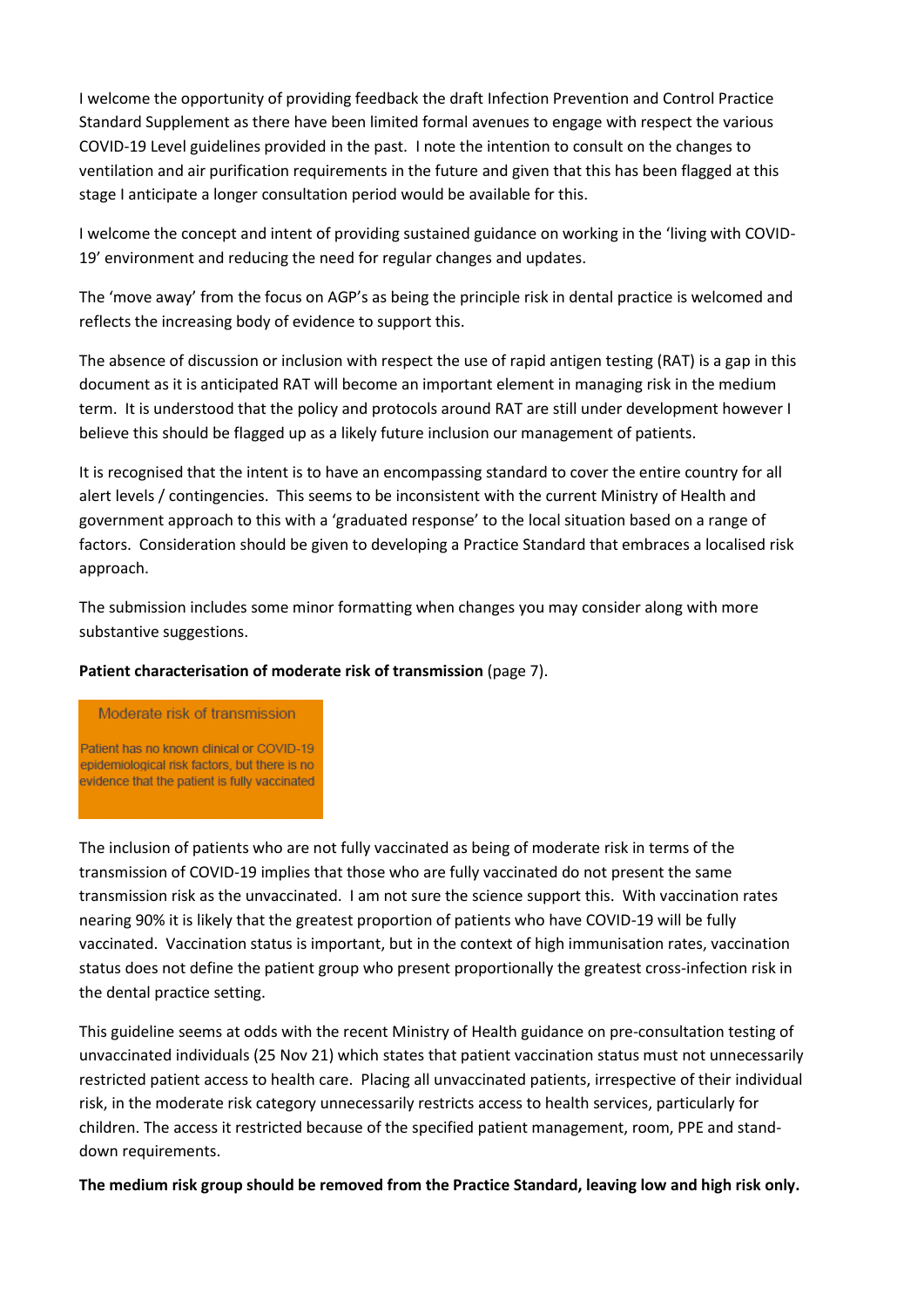## **If the Dental Council elects to proceed with the medium risk category**

- Schedule the patient to minimise face-toface interaction with others (e.g., end-ofsession, end-of-day)
- Provide medical mask for the patient on entering and exiting the practice

The principal risk in the context of minimising face-to-face interactions is not about the clinical session (where staff will be wearing appropriate PPE) it's about transit to and from the treatment room where the patient may be near or pass by 'unprotected' people. It is suggested that this is clarified.



Standard requirement<sup>4</sup>

Standard requirement<sup>4</sup>

The requirement to wear a new gown for each patient when this is long-sleeved is excessive. In the absence of contamination, for example following a non-operative consultation, the requirement to change the gown is unnecessary. In this context the long-sleeved element does not constitute a substantive cross infection risk for these categories (low and medium risk) of patient. It is appropriate to change the long-sleeve down after exposure to unknown or high risk. It is notable that a N95/P2 respirator can be used in sessional basis (provided it is not contaminated etc) yet a long-sleeved gown requires replacement. There are significant waste (ecological) implications for this requirement.



The requirement for a stand-down period for all of the moderate risk patients (as defined) is not practical and will significantly impact the delivery of services particularly for those clinical environments that are 'single room'. It is notable that this requirement is specifically excluded from multi-chair clinics on the basis of 'barriers to access care', this is incongruous as the same barriers exist with the limitations placed on the use of single rooms. In the worst case scenario for example a 15 minute consultation will consume 45 minutes of treatment room time.

The room stand-down requirements as stipulated are inconsistent with at least two of the principle references used to support this Practice Standard.

UK Public Health England Guidance. (2021, September 29). *COVID-19: Infection prevention and control dental appendix.* [https://www.gov.uk/government/publications/wuhan-novel-coronavirus](https://www.gov.uk/government/publications/wuhan-novel-coronavirus-infectionprevention-and-control/covid-19-infection-prevention-and-control-dental-appendix)[infectionprevention-and-control/covid-19-infection-prevention-and-control-dental-appendix](https://www.gov.uk/government/publications/wuhan-novel-coronavirus-infectionprevention-and-control/covid-19-infection-prevention-and-control-dental-appendix)

SDCEP Scottish Dental Clinical Effectiveness Programme*.* (2020, September 25). *Mitigation of aerosol generating procedures in dentistry. A rapid review.*